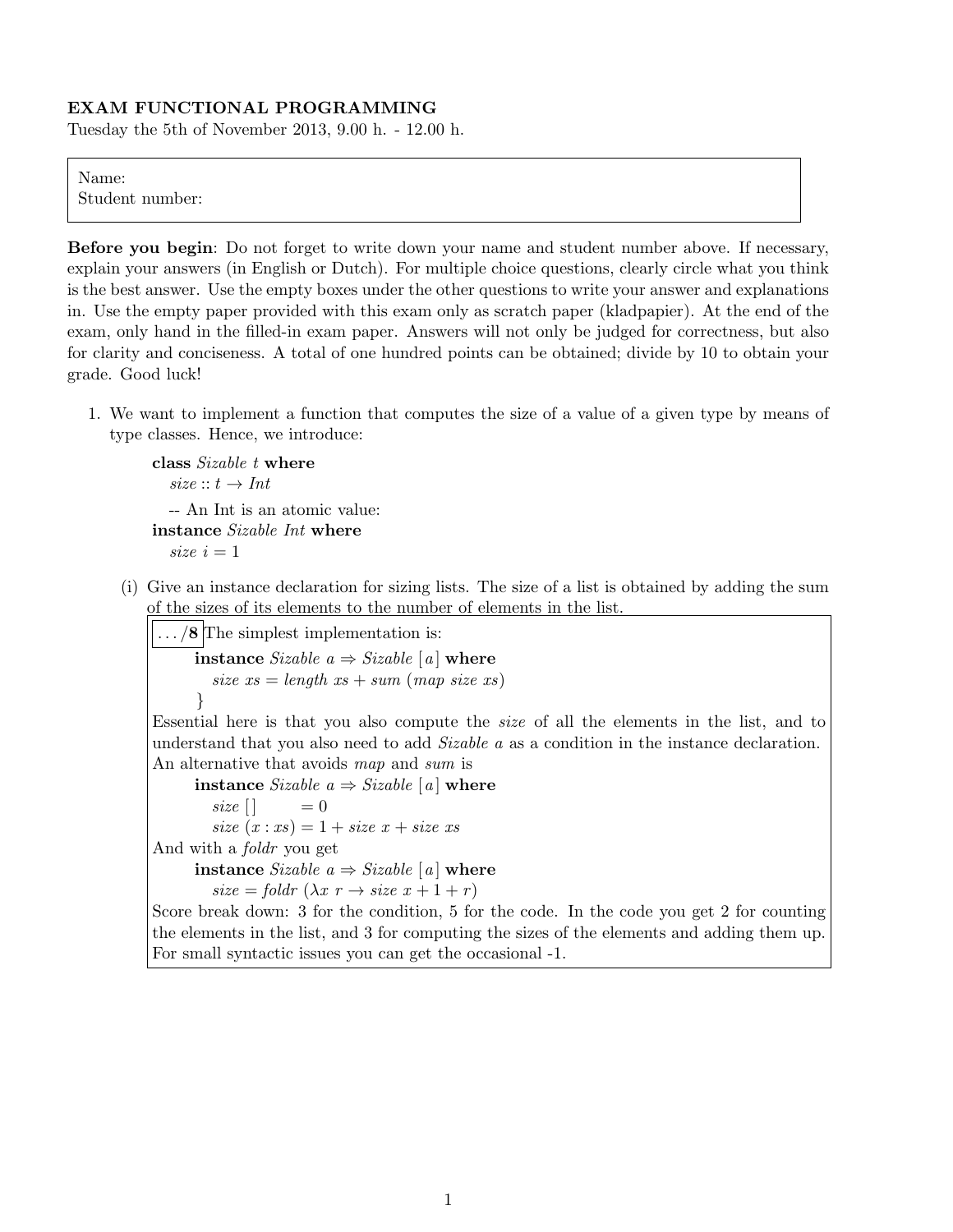- 2. In this question we deal with a function perms ::  $[a] \rightarrow [[a]]$  which returns all the permutations (i.e., all possible orderings) of the argument list.
	- (i) What are the permutations of  $[1,2,3,4]$  that start with 1?

 $\ldots$  /4  $[1,2,3,4]$ ,  $[1,2,4,3]$ ,  $[1,3,2,4]$ ,  $[1,3,4,2]$ ,  $[1,4,2,3]$ ,  $[1,4,3,2]$ . If you show that you understand what a permutation is, you still get 3 points.

(ii) Explain how you can compute *perms*  $(x : xs)$  from *perms xs* (for example by using concrete values for  $x$  and  $xs$ )

 $\overline{\ldots/6}$  Here you should explain that given a result, say  $rs = [[2,3],[3,2]] = \text{perms } [2,3],$ you can extend it to an answer for  $[1, 2, 3]$ , by taking every element in rs, and put 1 into that list in every possible position. For  $[2, 3]$  you then get  $[[1, 2, 3], [2, 1, 3], [2, 3, 1]]$ , and similarly for  $[3, 2]$ . The results is then the concatenation of these two.

(iii) Now, write the function  $perms :: [a] \rightarrow [[a]]$ 

 $\ldots$  /9 The function and the helper function it needs can be found in the slides, and are:  $\overline{between}$  ::  $a \rightarrow [a] \rightarrow [[a]]$ between  $e [ ] = [e] ]$ between  $e(y:ys) = (e: y:ys) : map (y:)(between eys)$ perms  $[$   $=$   $[$   $|$   $]$ perms  $(x:xs) = concat \ (map \ (between \ x) \ (perms \ xs))$ The code for perms gets 4 points (1 for the base case, 3 for the recursive), the code for between 5 (2 for the base case, 3 for the recursive). General rule: no code but a correct signature gets you one point.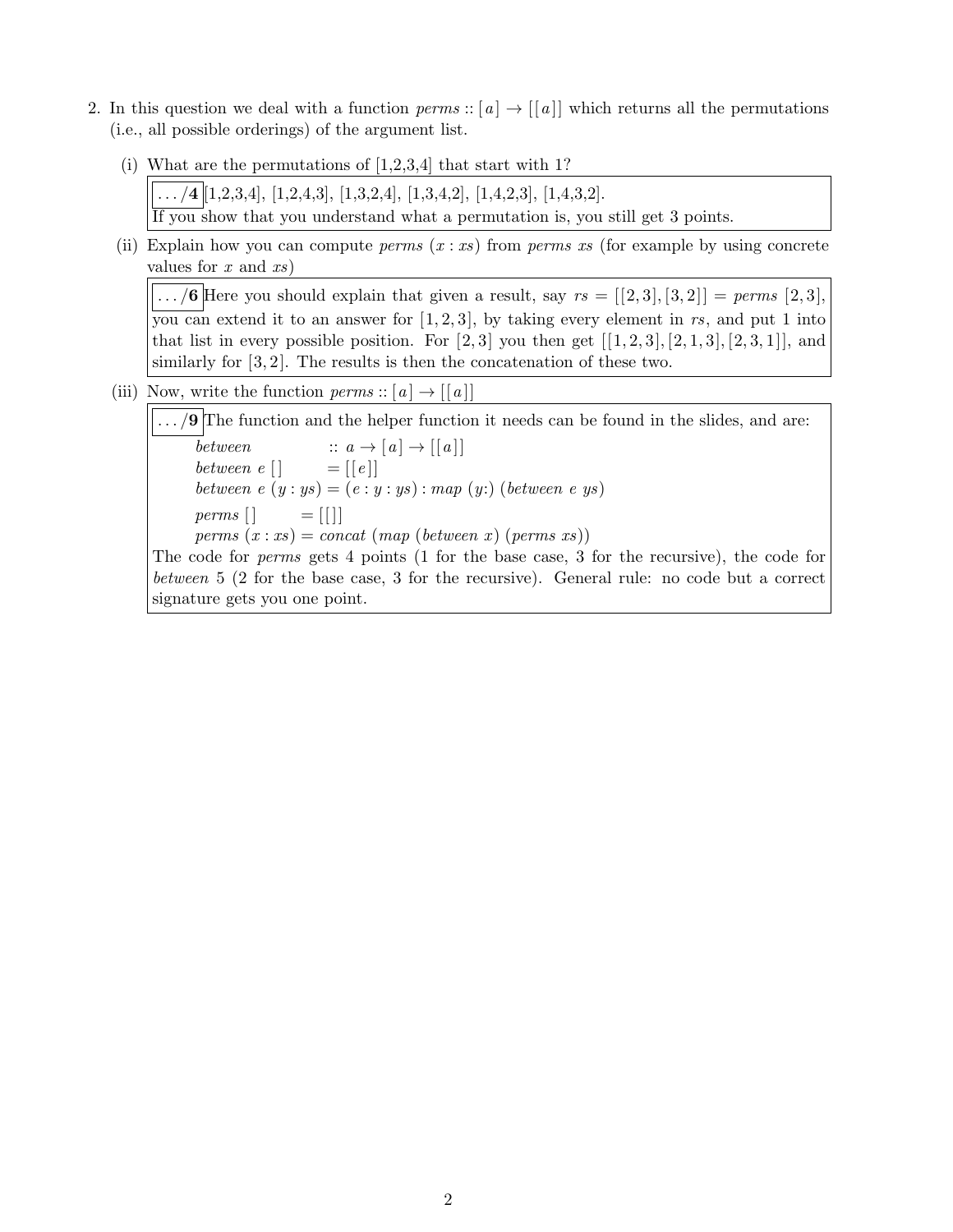- 3. In this question we again see the perms function of the previous question. Even if you failed to come up with an implementation for perms, you may still be able to answer this one.
	- (i) Give a QuickCheck property that can check that all lists in the outcome of perms have the right length.



(ii) Give the same property as at (i), but now so that it will only check this for input lists that have no duplicate elements.

 $\ldots/6$ propii  $xs = allUnique \; xs == > all \; (\equiv length \; xs) \; (map \; length \; (perms \; xs))$ where allUnique  $xs = length (nub xs) \equiv length xs$  $allUnique'$   $|$  = True allUnique'  $(x : xs) =$  if elem x xs then False else allUnique' xs allUnique' is an alternative for allUnique. You get 3 points for the allUnique  $xs=\Longrightarrow$ , and 2 for the implementation of allUnique itself, 1 point for keep the rest of the property as it is.

(iii) Chances may be small that a randomly generated list of Ints has no duplicates, and QuickCheck may give up in despair. Define a generator to generate random lists with no duplicate elements.

 $\ldots/5$  For writing a generator like this you get 3 points:  $genNoDups:: Gen[Int]$  $genNoDups =$ **do**  $xs \leftarrow arbitrary \leftarrow Can generate any list$ return (nodup xs)

Now there are many possibilities for *nodup*. One is to have *nodup*  $= nu\ell$ . Also possible is function like the *mksorted* from the slides like this (but the disadvantage is that the results is less random, since it is monotonically increasing):

 $nodup::[Int] \rightarrow [Int]$  $nodup$   $|$   $=$   $|$  $nodup [x] = [x]$  $nodup (x:y:ys) = x: nodup ((x+1+abs y:ys))$ Either of these gets you 2 points.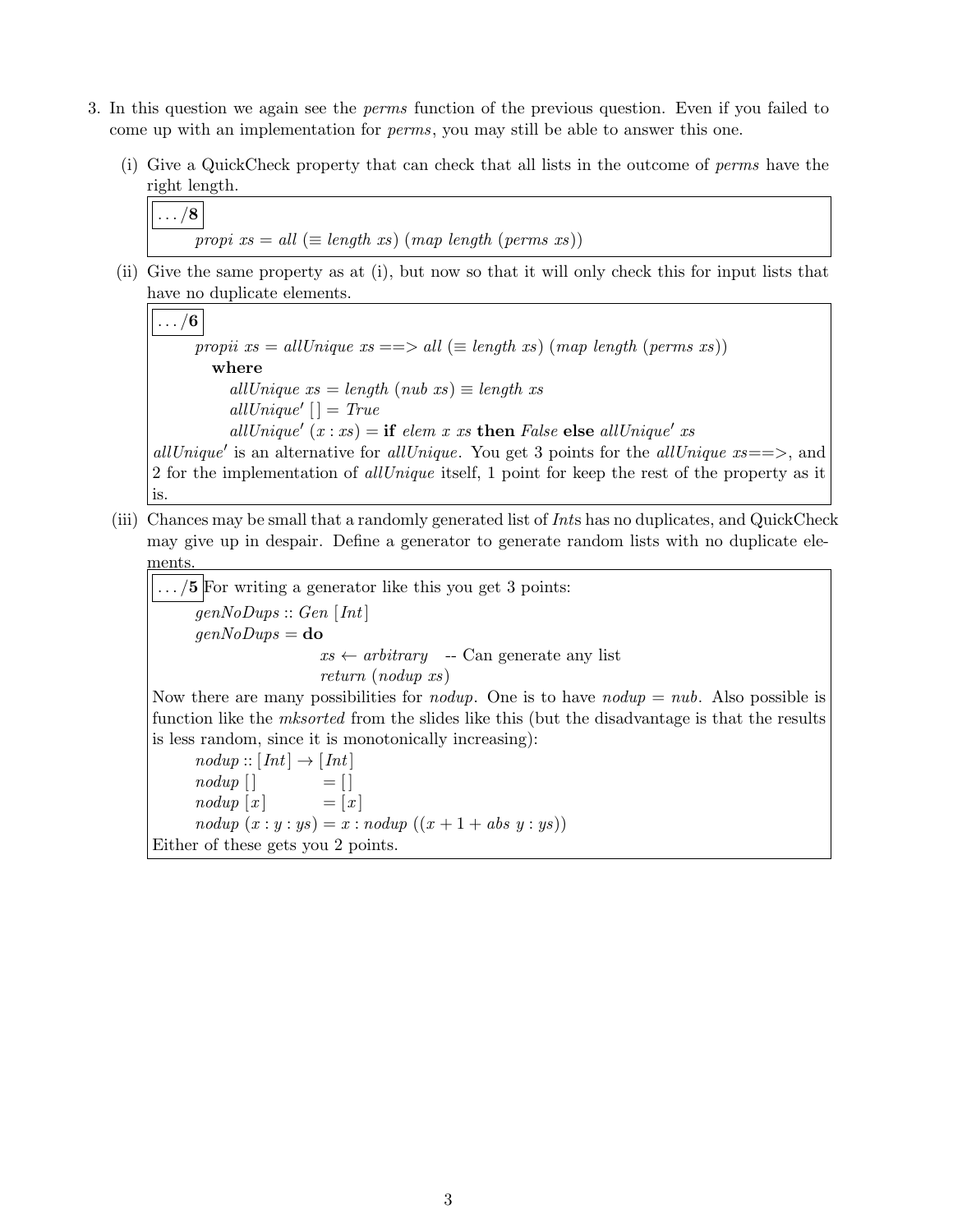4. The following multiple choice questions are each worth 5 points.

 $\ldots$  /20 (i).c, (ii).a, (iii).d, (iv).b. Some explanations on (iii) and (iv) are given below. The rest you can check for yourself in a ghci session.

(i) Someone tries to write a function revDigits :: Int  $\rightarrow$  Int that "reverses the digits in an Int"; so 123 is mapped onto 321. Which is the correct solution?

a. revDigits  $i =$  foldl  $(\lambda ds \ x \rightarrow x : ds)$  "" (show i) b. revDigits  $i = foldr$   $(\lambda x \ ds \rightarrow ds + |x|)$  ""  $(show i)$ c. revDigits  $i = revDigits'$  i 0 where  $revDiqits'$  0  $r = r$ revDigits' i  $r = revDigits'$  (i 'div' 10)  $(r * 10 + i 'mod' 10)$ d. revDigits  $i = revDigits'$  i 0 where  $revDiqits'$  0  $r = r$ revDigits' i  $r = revDigits'$  (i 'mod' 10)  $(r * 10 + i$  'div' 10)

- (ii) What is the type of concat . concat?
	- a.  $[[[a]]] \rightarrow [a]$ b.  $[a] \rightarrow [[a]] \rightarrow [a]$ c.  $[[a]] \rightarrow [[a]] \rightarrow [[a]]$ d. none of the above
- (iii) Given are the following two statements:
	- I The side effects possible because of IO make Haskell an impure language False. Monads are Haskell's way of dealing with IO in a way that is pure. The monads prevent the programmer from being able to access the IO monads internal state, and from duplicating the world
	- II Using seq can never make your program slower Of course it can. The expression fib 20000 'seq' 2 is really much slower to compute than just returning 2.
	- a. Both I and II are true
	- b. Only I is true
	- c. Only II is true
	- d. Both I and II are false
- (iv) Given the definition of strict function application \$! from the slides, consider the following two statements:
	- I snd  $\mathcal{L}(\perp_1, \perp_2)$  equals  $\perp_2$ This is true, although having \$! here does not really play a role, since the pair is already in WHNF.
	- II length \$! map  $\perp$  [1, 2] equals  $\perp$

This is incorrect. length does not need the values of the elements of the mapped list, so the answer is simply 2.

- a. Both I and II are true
- b. Only I is true
- c. Only II is true
- d. Both I and II are false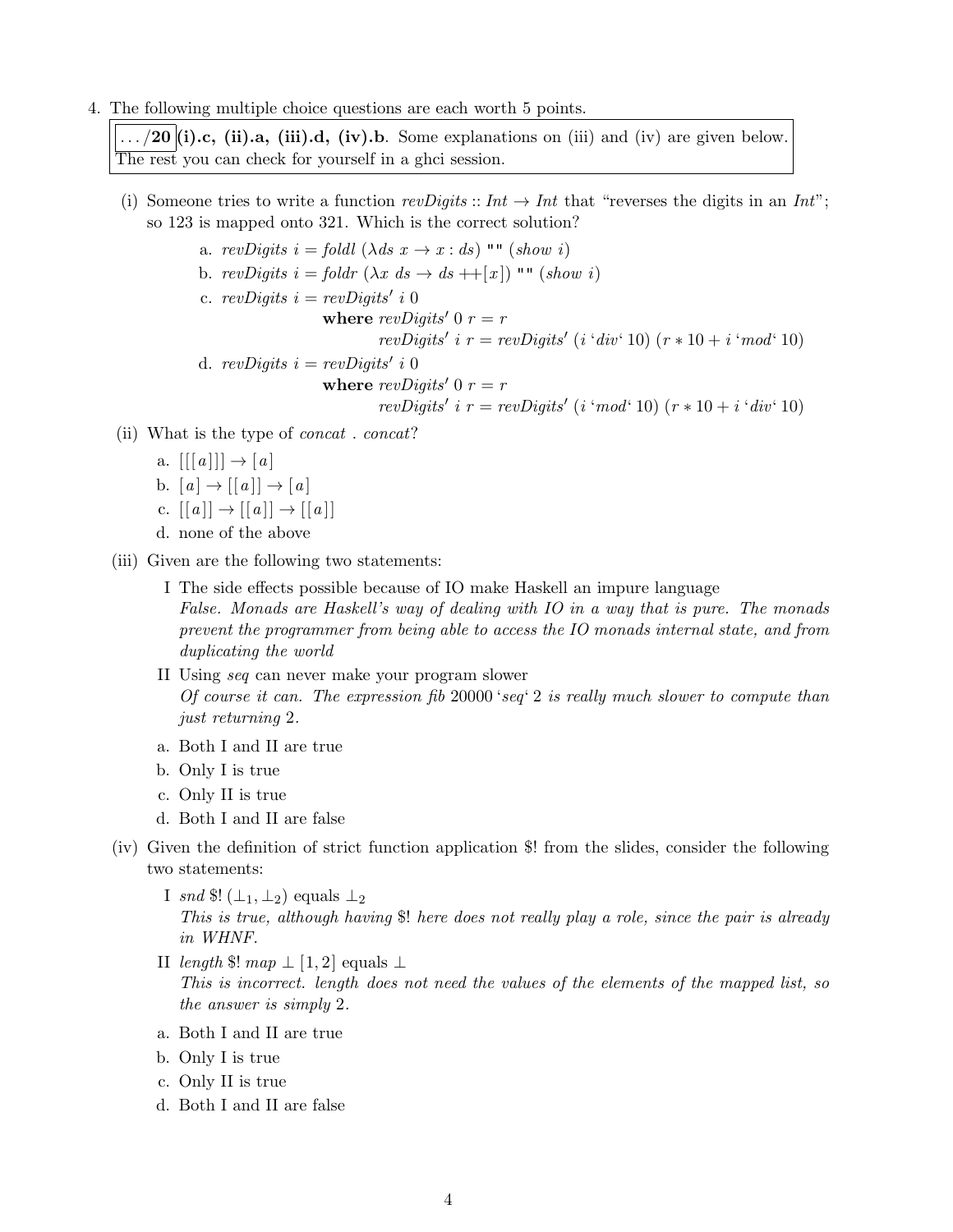5. A heap is a data structure described by a data type quite similar to a search tree:

```
data Heap a = Top\ a\ (Heap\ a)\ (Heap\ a)| Leaf
```
with the so called *heap property* that the  $\alpha$  value in a Top node is larger than or equal to the values in the roots of its child Heaps, which have this property themselves too. An example of a heap is

 $aHeap = Top 10 (Top 7 Leaf)$  $(Top 4 \text{Leaf} \text{Leaf}))$ (Top 3 (Top 2 Leaf Leaf ) Leaf )

(i) Write a function *checkHeap*:: Ord  $a \Rightarrow$  Heap  $a \rightarrow$  Bool which returns True if its argument has the required propery, and False otherwise. Hint: you may want to write a helper function  $checkHeap': Ord\ a \Rightarrow a \rightarrow Heap\ a \rightarrow Bool.$ 

.../8 The tricky part here is that you cannot access the values of the children easily to compare with. The solution below sends the value from the root to the children and makes the comparison there.

 $checkHeap$  Leaf = True checkHeap  $h \mathbb{Q}(Top \ a \_$  $= \text{checkHeap}'$  a h where  $checkHeap' f (Top c l r) = f \geq c$  $\wedge$  checkHeap' c l  $\wedge$  checkHeap' c r  $checkHeap' \_Leaf =$  True Having the Leaf case correctly handled (1pt), recursing both subtrees, on the right arguments (2pts each), doing the right comparisons (3 pts)

(ii) Write a function getFromHeap :: Ord  $a \Rightarrow$  Heap  $a \rightarrow$  Maybe (a, Heap a), which – provided the heap is non-empty– returns the largest a value from its  $Heap$  a argument, together with a Heap a containing the rest of the values of its Heap a argument, and Nothing if the Heap a argument is a Leaf. Make sure the resulting Heap  $a$  again satisfies the heap property! **Hint**: the new root of the heap is either the root of the left subtree or the root of the right subtree.

 $\ldots/8$  $getFromHeap$  Leaf  $= Nothing$  $getFromHeap(Top a l r) = Just (a, mergeHeaps l r)$ mergeHeaps Leaf  $r = r$ mergeHeaps  $l$  Leaf =  $l$ mergeHeaps  $l@(Top\;lv\;ll\;lr) r@(Top\;rv\;lr\;rr)$ | lv > rv = Top lv (mergeHeaps ll lr ) r | otherwise  $= Top \, rv \, l \qquad (mergeHeaps \, lr \, rr)$ The *getFromHeap* part gets you 3 points, reconstructing the heap after deleting the maxi-

mum gets you 5. Of these 5, the right recursive calls gives you 2 points, a correct comparison 1 points, constructing the right tree 2.

If you do not assume the heap to be a heap in the first place, reconstructing a heap becomes much harder.